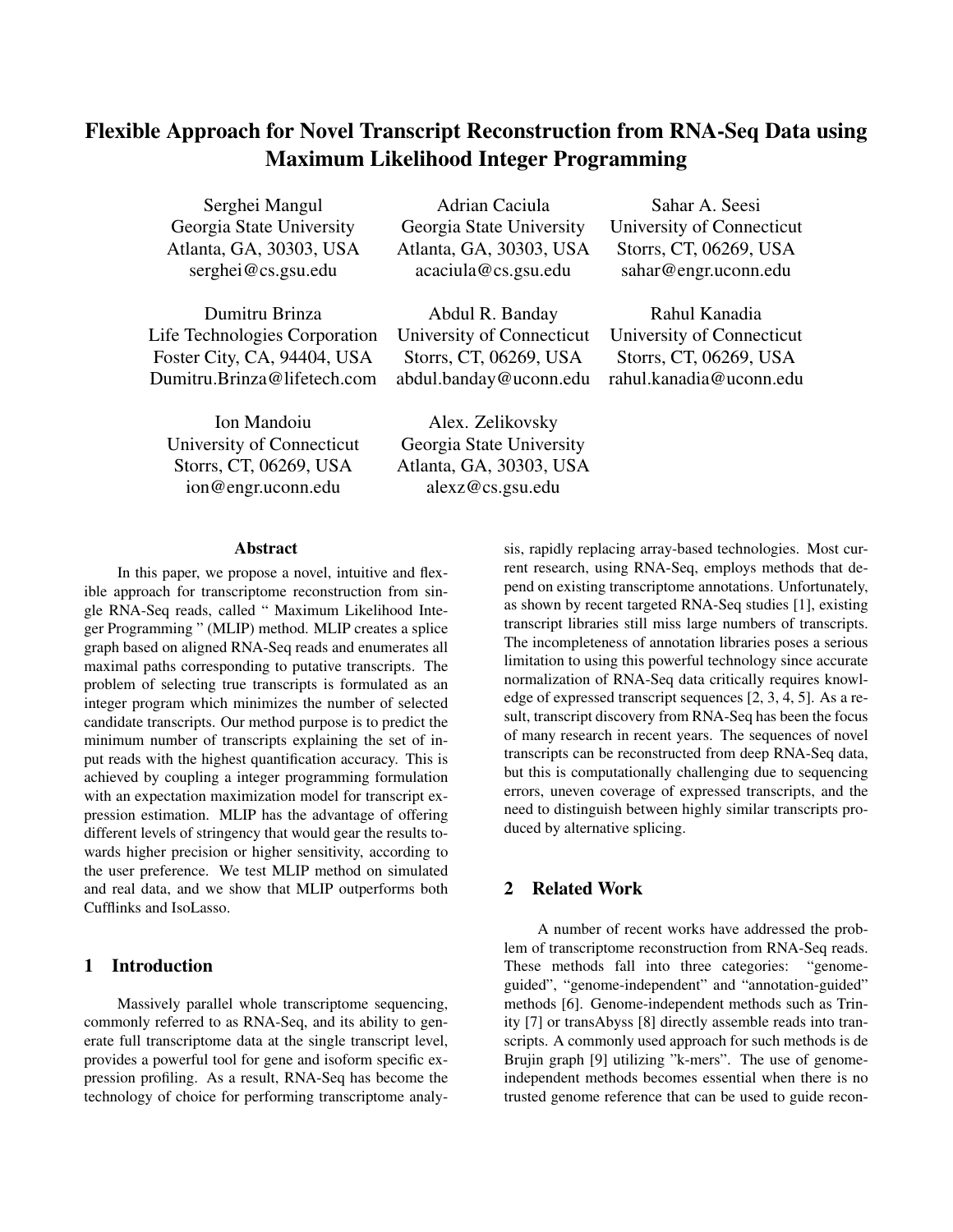struction. On the other end of the spectrum, annotation guided methods [10, 11, 12] make use of available information in existing transcript annotations to aid in the discovery of novel transcripts. RNA-Seq reads can be mapped onto reference genome, reference annotations, exon-exon junction libraries, or combinations thereof, and the resulting alignments are used to reconstruct transcripts.

Many transcriptome reconstruction methods fall in the genome-guided category. They typically start by mapping sequencing reads onto the reference genome,using spliced alignment tools, such as TopHat [13] or SpliceMap [14]. The spliced alignments are used to identify exons and transcripts that explain the alignments. While some methods aim to achieve the highest sensitivity, others work to predict the smallest set of transcripts explaining the given input reads. Furthermore, some methods aim to reconstruct the set of transcripts that would insure the highest quantification accuracy. Scripture [15] construct a splicing graph from the mapped reads and reconstructs isoforms corresponding to all possible paths in this graph. It then uses paired-end information to filter out some transcripts. Although scripture achieves very high sensitivity, it may predict a lot of incorrect isoforms. The method of Trapnell et al. [16, 17], referred to as Cufflinks, constructs a read overlap graph and generates candidate transcripts by finding a minimal size path cover via a reduction to maximum matching in a weighted bipartite graph. TRIP [18] uses an integer programming model where the objective is to select the smallest set of putative transcripts that yields a good statistical fit between the fragment length distribution empirically determined during library preparation and fragment lengths implied by mapping read pairs to selected transcripts. Cufflinks, Scripture, and TRIP do not target the quantification accuracy. IsoLasso [19] uses the LASSO [20] algorithm, and it aims to achieve a balance between quantification accuracy and predicting the minimum number of isoforms. It formulates the problem as a quadratic programming one, with additional constraints to ensure that all exons and junctions supported by the reads are included in the predicted isoforms. CLIIQ [21] uses an integer linear programming solution that minimizes the number of predicted isoforms explaining the RNA-Seq reads while minimizing the difference between estimated and observed expression levels of exons and junctions within the predicted isoforms.

In this paper, we present a genome guided method for transcriptome reconstruction from RNA-Seq reads. Our method aims to predict the minimum number of transcripts explaining the set of input reads with the highest quantification accuracy. This is achieved by coupling a integer programming formulation with an expectation maximization model for isoform expression estimation.

Recent advances in Next Generation Sequencing (NGS) technologies made it possible to produce longer single-end reads with the length comparable to length of fragment for paired-end technology[22] . The primary goal of our study is to developed a method for longer single-end reads. In future we plan to extend out method to support paired-end reads. We test our method on simulated and real data and compare with two of the available genome guided methods, Cufflinks and IsoLasso.

# 3 Methods

The maximum likelihood integer programming (MLIP) method starts from a set of putative transcripts and selects the subset of this transcripts with the highest support from the RNA-Seq reads. We formulate this problem as an integer program. The objective is to select the smallest set of putative transcripts that sufficiently explain the RNA-Seq data. Further, maximum likelihood estimator is applied to all possible combinations of putative transcripts of minimum size determined by integer program. Our method offers different level of stringency from low to high. Low stringency gives priority to sensitivity of reconstruction over precision of reconstruction, high stringency gives priority to precision over sensitivity. The default parameter of the MLIP method is medium stringency that achieves balance between sensitivity and precision of reconstruction

#### 3.1 Model description

We use a splice graph  $(SG)$  to represent alternatively spliced isoforms for every gene in a sample. A  $SG$  is a directed acyclic graph where each vertex in the graph represents a segment of a gene. Two segments are connected by an edge if they are adjacent in at least one transcript. To partition a gene into a set of non-overlapping segments, information about alternative variants is used. Typically, alternative variants occurs due alternative transcriptional events and alternative splicing events [23] . Transcriptional events include: alternative first exon, alternative last exon. Splicing events include: exon skipping, intron retention, alternative 5' splice site (A5SS), and alternative 3' splice site (A3SS). Transcriptional events may consist only of nonoverlapping exons. If exons partially overlap and they serve as a first or last exons we will refer to such event as A5SS or A3SS respectively.

Figure 1-A shows an example of a gene with 4 different exons, and 3 transcripts produced by alternative splicing. To represent such alternative variants we suggest to process the gene as a set of so called "pseudo-exons" based on alternative variants obtained from aligned RNAseq reads. A *pseudo-exon* is a region of a gene between consecutive transcriptional or splicing events, i.e. starting or ending of an exon, as shown in figure 1-B. Hence every gene has a set of non-overlapping pseudo-exons, from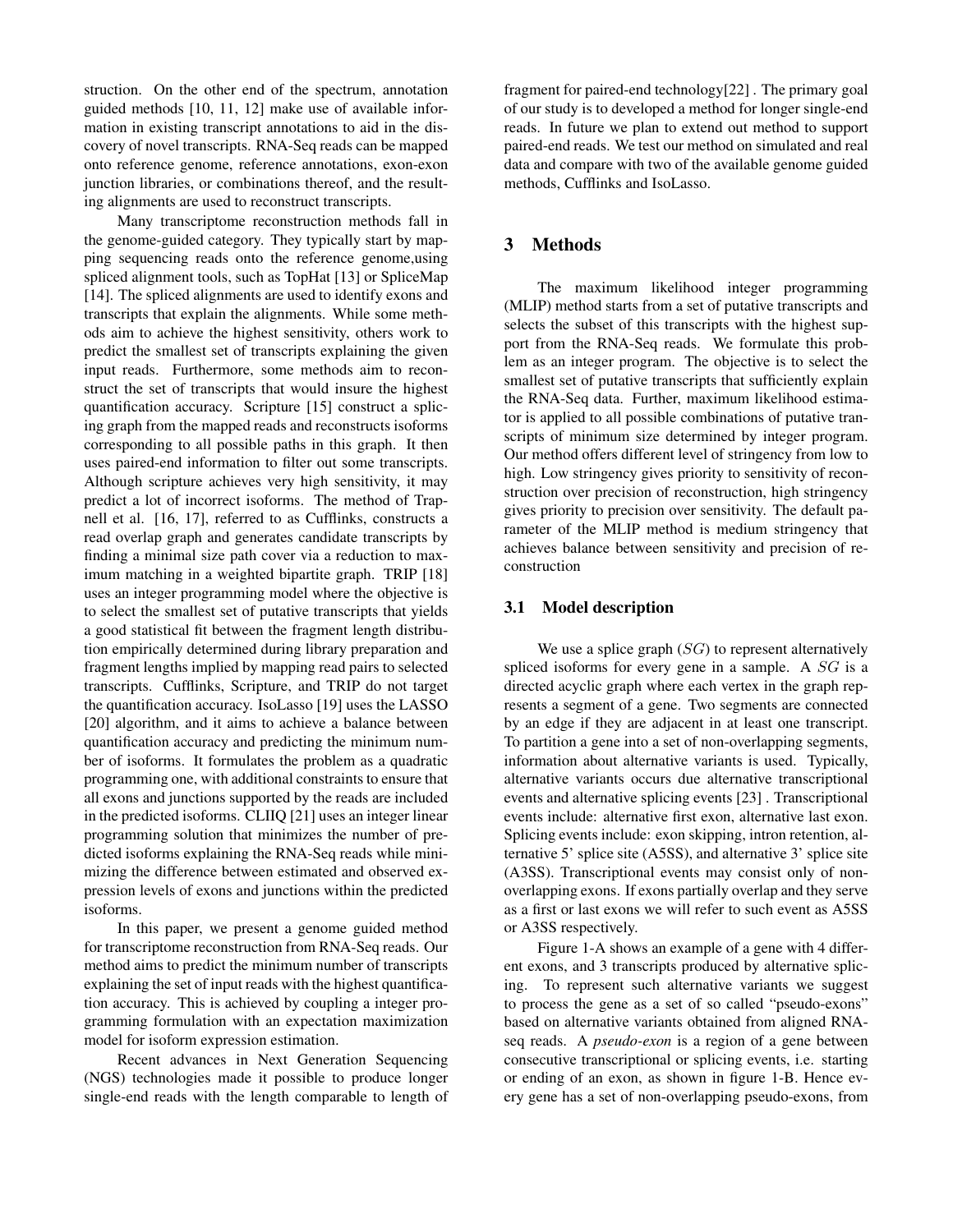which it is possible to reconstruct a set of putative transcripts.



Figure 1: Model Description. A - Pseudo-exons. Pseudoexons(green boxes) : regions of a gene between consecutive transcriptional or splicing events; B - Splice graph. The red horizontal lines represent single-end reads. Reads interrupted by dashed lines are spliced reads. Each vertex of the splice graph corresponds to a pseudo-exon and each directed edge corresponds to a (spliced) junction between two pseudo-exons; C - Candidate Transcripts. Candidate transcripts corresponds to maximal paths in the splice graph, which are enumerated using a depth-first-search algorithm.

 $SG$  is a directed acyclic graph (see figure 1-B), whose vertices represent pseudo-exons and edges represent pairs of pseudo-exons immediately following one another in at least one transcript (which is witnessed by at least one spliced read, as depicted in figure 1-B with red lines).

First we infer exon-exon junction from mapped reads, this information is used to build the  $SG$ . Then we enumerate all maximal paths in the SG using a depth-first-search algorithm. These paths correspond to putative transcripts and are the input for the MLIP algorithm. A gene with  $n$ pseudo-exons may have up to  $2^n - 1$  possible candidate transcripts, each composed of a subset of the  $n$  pseudoexons. Actual number of candidate transcripts depends on number of exons, this way splitting exons into pseudoexons has no effect on number of candidate transcripts.

Information about poly-A site  $(PAS)$  can be integrated in the SG which improves accuracy of candidate transcript set. The  $PAS$  represents transcription end site of the transcript. Theoretically, any vertex in the splicing graph can serve as  $PAS$ , which will lead to increased number of false candidates transcripts. For this reason we computationally infer  $PAS$  from the data. Alternatively, one

can use existing annotation for  $PAS$  or specialized protocols such as the PolyA-Seq protocol [24].

## 3.2 Maximum Likelihood Integer Programming Solution

Here we introduce 2-step approach for novel transcript reconstruction from single-end RNA-Seq reads. First, we introduce the integer program  $(IP)$  formulation, which has an objective to minimize number of transcripts sufficiently well covering observed reads. Since such formulation can lead to many identical optimal solutions we will use the additional step to select maximum likelihood solution based on deviation between observed and expected read frequencies. As with many RNA-Seq analyses, the preliminary step of our approach is to map the reads. We map reads onto the genome reference using any of the available splice alignment tools (we use TopHat[13] with default parameters in our experiments).

#### 3.2.1 1st step : Integer Program Formulation

We will use the following notations in our  $IP$  formulation:

- $R$  total number of reads;
- $J_l$ l-th spliced junction;
- $P<sub>l</sub>$ *l*-th poly-A site( $PAS$ );
- r single-read,  $1 \leq j \leq R$ ;
- t candidate transcript ,  $1 \leq k \leq K$ ;
- T set of candidate transcripts
- $T(r)$  set of candidate transcripts where read r can be mapped

For a given instance of the transcriptome reconstruction problem, we formulate the  $IP$ . The boolean variables used in IP formulation are:

- $x(r \to t)$  1 iff read r is mapped into transcript t and 0 otherwise;
- $y(t)$  1 if candidate transcript t is selected, and 0 otherwise;
- $x(r)$  1 if the read r is mapped, and 0 otherwise;

The IP objective is to minimize the number of candidate transcripts subject to the constraints (1)-(5):

$$
\sum_{t \in T} y(t) \to min
$$

Subject to:

(1) For any  $r$ , at least one transcript  $t$  is selected:  $y(t) > x(r \to t), \forall r, \forall t$ 

(2) Read  $r$  can be mapped only to one transcript: P  $t \in T(r)$  $x(r \to t) = x(r), \forall r$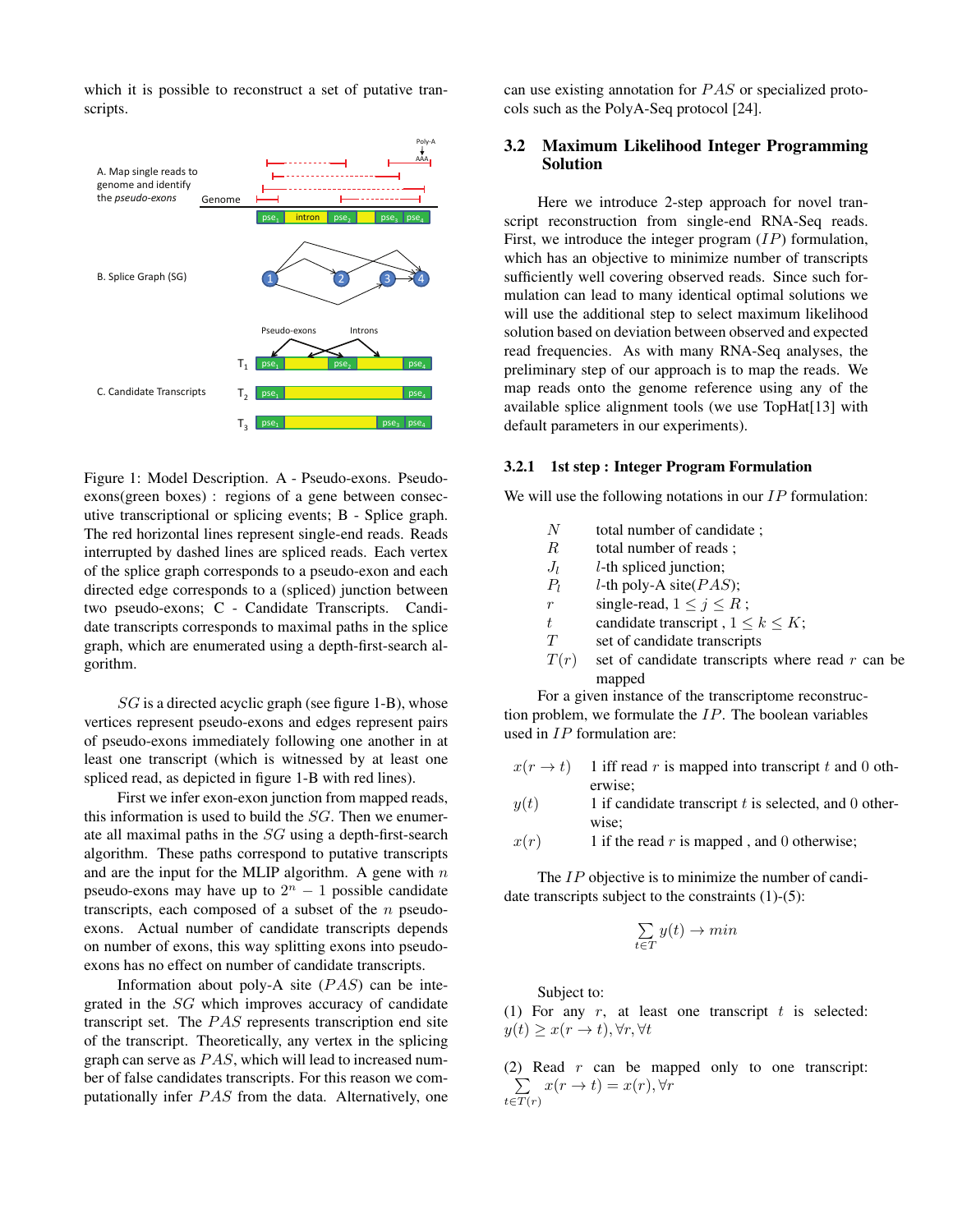Selected transcripts cover almost all reads:  $\sum$ r∈R  $x(r) \geq N(1-\epsilon)$ 

(4) Each junction is covered by at least one selected transcript:  $\Sigma$  $t \in J_l$  $y(t_k) \geq 1, \forall J_l$ 

(5) Each  $PAS$  is covered by at least one selected transcript:  $\sum$  $t_k \in P_l$  $y(t_k) \geq 1, \forall P_l$ 

We use CPLEX [25] to solve the  $IP$ , the rest of implementation is done using Boost C++ Libraries and bash scripting language.

#### 3.2.2 2nd step : Maximum Likelihood Solution

In the second step we enumerate all possible subsets of candidate transcripts of size  $N$ , where  $N$  is determined by solving transcriptome reconstruction IP, that satisfy the following condition: every spliced junction and  $PAS$  to be present in the subset of transcripts at least once. Further, for every such subset we estimate the most likely transcript frequencies and corresponding expected read frequencies. The algorithm chooses subset with the smallest deviation between observed and expected read frequencies.

The model is represented by bipartite graph  $G =$  $\{T \cup R, E\}$  in which each transcript is represented as a vertex  $t \in T$ , and each read is represented as a vertex  $r \in R$ . With each vertex  $t \in T$ , we associate frequency f of the transcript. And with each vertex  $r \in R$ , we associate observed read frequency  $o_r$ . Then for each pair  $t, r$ , we add an edge  $(t, r)$  weighted by probability of transcript  $t$  to emit read  $r$ .

Given the model we will estimate maximum likelihood frequencies of the transcripts using our previous approach, refer as IsoEM [4]. Regardless of initial conditions IsoEM algorithm always converge to maximum likelihood solution (see [26]).The algorithm starts with the set of  $T$  transcripts. After uniform initialization of frequencies  $f_t, t \in T$ , the algorithm repeatedly performs the next two steps until convergence:

- E-step: Compute the expected number  $n(t_k)$  of reads that come from transcript  $t_k$  under the assumption that transcript frequencies  $f(t)$  are correct, based on weights  $h_{t_k,r_j}$
- M-step: For each  $t_k$ , set the new value of  $f_t$  to the portion of reads being originated by transcript t among all observed reads in the sample

We suggest to measure the model quality, i.e. how well the model explains the reads, by the deviation between expected and observed read frequencies as follows:

$$
D = \frac{\sum_{j} |o_j - e_j|}{|R|},\tag{1}
$$

where  $|R|$  is number of reads,  $o_j$  is the observed read frequency of the read  $r_j$  and  $e_j$  is the expected read frequencies of the read  $r_j$  calculated as follows:

$$
e_j = \sum_{r_j} \frac{h_{t_k, r_j}}{\sum_{r_j} h_{t_k, r_j}} f_t^{ML}
$$
 (2)

where  $h_{t_k,r_j}$  is weighted match based on mapping of read  $r_j$  to the transcript  $t_k$  and  $f_t^{ML}$  is the maximum-likelihood frequency of the transcript  $t_k$ .

The flowchart of MLIP is depicted in figure 2.



Figure 2: Flowchart for MLIP method. Input : Splice graph. Output : subset of candidate transcripts with the smallest deviation between observed and expected read frequencies.

Figure 3 illustrates how MLIP works on a given synthetic gene with 3 transcripts and 7 different exons (see figure 3-A). First we use mapped reads to construct the splice graph from which we generate  $T$  possible candidate transcripts, as shown in figure 3-B. Further we run our  $IP$  approach to obtain  $N$  minimum number of transcripts that explain all reads. We enumerate all feasible subsets of candidate transcripts, having cardinality  $N$ . The subsets which doesn't cover all junctions and PAS will be excluded from consideration. The subset with the smallest deviation between expected and observed read frequencies is selected by the  $PAP$  algorithm.

#### 3.2.3 Stringency of Reconstruction

Different level of stringency corresponds to different strategies of transcriptome reconstruction. High stringency has the goal to optimize precision of reconstruction, with some loss in sensitivity. On the other hand, low stringency corresponds to increase in sensitivity and some decrease in prediction. Medium stringency strikes balance between sensitivity and precision of reconstruction. The medium stringency is chosen as a default setting for the proposed MLIP method.

Below, we will describe how different stringency levels are computed. For the default medium level we will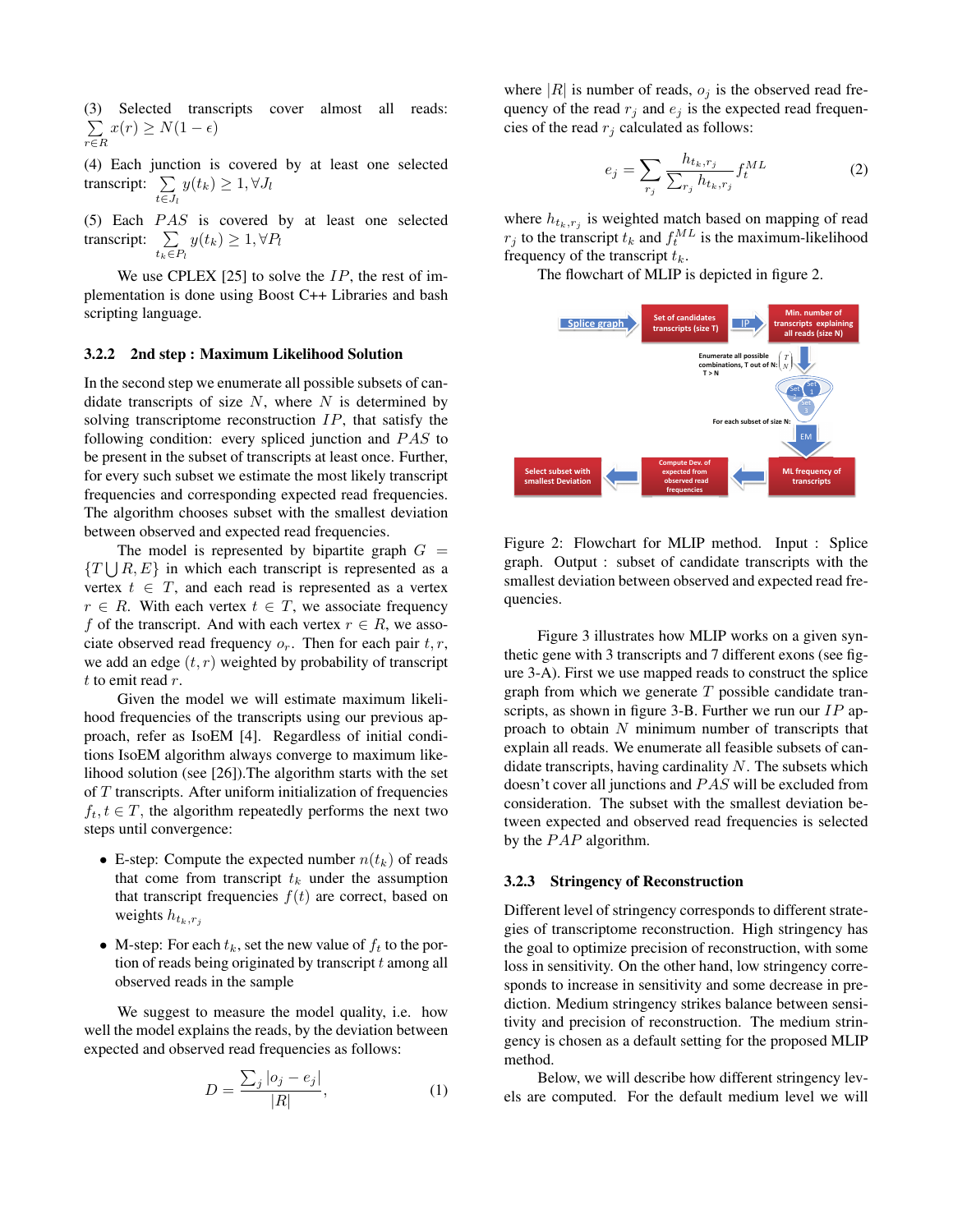

**Note** that Set  $T_2T_4$  and Set  $T_3T_4$  are not chosen since those sets do NOT explain all spliced-junctions

Figure 3: A. Synthetic gene with 3 transcripts and 7 different exons. B. Mapped reads are used to construct the splice graph from which we generate  $T$  possible candidate transcripts. C. MLIP. Run  $IP$  approach to obtain  $N$ minimum number of transcripts that explain all reads. We enumerate N feasible subsets of candidate transcripts.The subsets which doesn't cover all junctions and PAS will be excluded from consideration. The subset with the smallest deviation between expected and observed read frequencies is selected by the  $PAP$  algorithm.

use the subset of candidate transcripts selected based on the smallest deviation between observed and expected read frequency. For the low stringency level, our method selects the subset of transcripts that will correspond to the union of the solution obtained by solving the  $IP$  and the solution supported by the smallest deviation. High stringency level will correspond to the intersection of above solutions.

### 4 Experimental Results

#### 4.1 Simulation Setup and Matching Criteria

Simulation Setup. We first evaluated performance of our MLIP solution on simulated human RNA-Seq data. The human genome sequence (hg18, NCBI build 36) was downloaded from UCSC together with the the Known-Genes transcripts annotation table. Genes were defined as clusters of known transcripts defined by the GNFAtlas2 table.

In our simulation experiment, we simulate reads together with splice read alignment to the genome, splice read alignment is provided for all methods. We varied the length of single-end reads, which were randomly generated per gene by sampling fragments from known transcripts

maintaining  $100x$  coverage per transcript. In order to compare different next generation sequencing (NGS) platforms, including the most recent one able to produce longer reads, all the methods were run on datasets with various read length, i.e. 50bp, 100bp, 200bp, and 400bp. Expression levels of transcripts inside gene cluster follows uniform and geometric distribution. To address library preparation process for RNA-Seq experiment we simulate fragment lengths from a normal probability distribution with different mean and 10% standard deviation.

Matching Criteria. All reconstructed transcripts are matched against annotated transcripts. Two transcripts match iff internal pseudo-exon boundaries coordinates (i.e., all pseudo-exons coordinates except the beginning of the first pseudo-exon and the end of the last pseudo-exon) are identical. Similar matching criteria is suggested in [16] and [27].

We use *Sensitivity*, *Precision* and *F-Score* to evaluate the performance of different methods. Sensitivity is defined as the proportion of reconstructed sequences that match annotated transcript sequences, i.e.,

$$
Sens = \frac{TP}{TP + FN}
$$

where TP (True Positive) represents the number of correctly reconstructed transcripts and FN (False Negative) is the number of incorrectly reconstructed transcripts.

Precision is defined the proportion of annotated transcript sequences among reconstructed sequences, i.e.,

$$
Prec = \frac{TP}{TP + FP}
$$

and the F-Score is defined as the harmonic mean of Sensitivity and Precision, i.e.,

$$
F\text{-}Score = 2 \times \frac{Prec \times Sens}{Prec + Sens}
$$

#### 4.2 Comparison of Methods on Simulated Data

In this section, we use sensitivity, precision, and Fscore defined above to compare the MLIP method to the other genome guided transcriptome reconstruction tools. The most recent versions of Cufflinks (version 2.0.0) from [16] and IsoLasso (v 2.6.0) from [27] are used for comparison with the default parameters. We explore the influence of read length, fragment length, and coverage on reconstruction accuracy.

Figure 4 reports the transcriptome reconstruction accuracy for reads of length 400bp, simulated assuming both uniform and geometric distribution for transcript expression levels. MLIP significantly overperforms the other methods, achieving an F-score over 79% for all datasets. For all methods the accuracy difference between datasets generated assuming uniform and geometric distribution of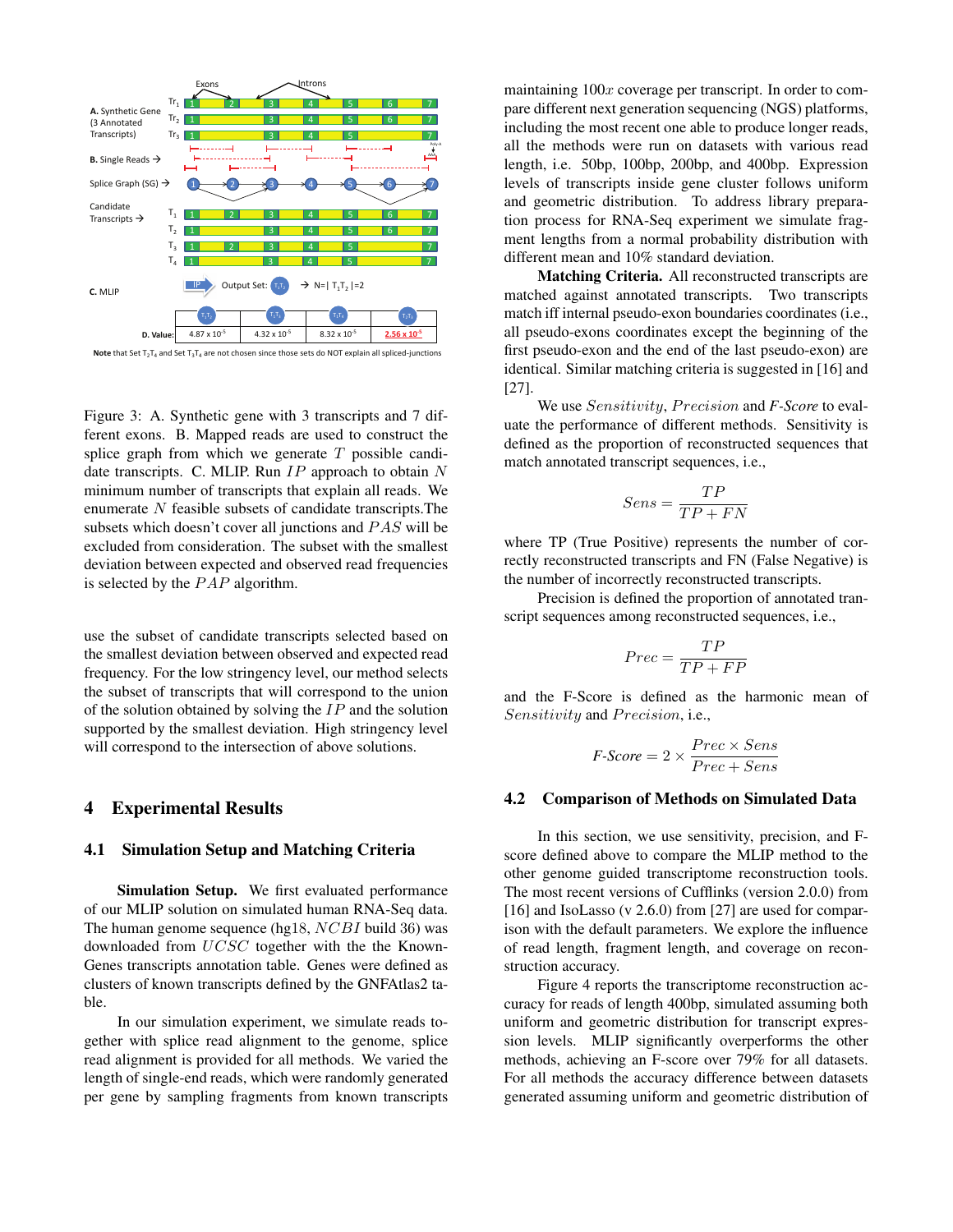transcript expression levels is small, with the latter one typically having a slightly worse accuracy. Thus, in the interest of space we present remaining results for datasets generated using uniform distribution.

| Isoform<br><b>Distribution</b> | Methods          | Number of<br>reconstructed<br>transcripts | Number of<br>identified<br>annotated<br>transcripts | Sensitivity (%) | Precision (%) | F-Score (%) |
|--------------------------------|------------------|-------------------------------------------|-----------------------------------------------------|-----------------|---------------|-------------|
|                                | Cufflinks        | 18582                                     | 12909                                               | 51.06           | 69.47         | 58.86       |
| Uniform                        | <b>MLIP</b>      | 23706                                     | 18698                                               | 76.69           | 78.87         | 77.77       |
|                                | IsoLasso         | 21441                                     | 15693                                               | 63.52           | 73.19         | 68.02       |
| Geometric                      | <b>Cufflinks</b> | 17377                                     | 12449                                               | 50.21           | 71.64         | 59.04       |
|                                | <b>MLIP</b>      | 22931                                     | 18293                                               | 76.05           | 79.77         | 77.86       |
|                                | IsoLasso         | 20816                                     | 15308                                               | 62.83           | 73.54         | 67.76       |

Figure 4: Transcriptome reconstruction results for uniform and geometric fragment length distribution. Sensitivity, precision and F-Score for transcriptome reconstruction from reads of length 400bp, mean fragment length 450bp and standard deviation 45bp simulated assuming uniform, respectively geometric expression of transcripts.

Intuitively, it seems more difficult to reconstruct the alternative splicing transcripts in genes with higher number of alternative variants. There is a strong correlation between number of alternative variants and number of annotated transcripts. Also high number of alternative variants leads to high number of candidate transcripts, which make difficult the selection process. To explore the behavior of the methods depending on number of annotated transcripts we divided all genes into categories according to the number of annotated transcripts and calculated the sensitivity, precision and F-Score of the methods for every such category.

Figures 5(a)-5(c) compare the performance of 5 methods (Cufflinks, IsoLasso, MLIP - medium stringency settings,  $MLIP - L$  - low stringency settings,  $MLIP - H$ - high stringency settings) for read length 100bp and fragment length 250bp. Genes are divided into 4 categories according to number of annotated transcripts per gene. In this experiment, we present results for the three different stringency settings for MLIP i.e. low, medium, and high. For the medium stringency (default settings), MLIP achieves better results in both sensitivity and precision. As for Fscore, the best results are produced by low and medium stringency versions of MLIP, with different trade-off between sensitivity and precision.

Figure 6 compares sensitivity, precision and F-score of Cufflinks, IsoLasso, and MLIP for different combinations of read and fragment lengths: (50bp,250bp), (100bp,250bp), (100bp,500bp), (200bp,250bp), (400bp,450bp). The results show that MLIP provide 5-15% improvement in sensitivity and 1-10% improvement in precision.

In order to explore influence of coverage on precision and sensitivity of reconstruction we simulated 2 datasets with  $100X$  and  $20X$  coverage. Figure 7 shows how accu-



Figure 5: Transcriptome reconstruction results with respect to number of transcripts per gene. Comparison between 5 methods (Cufflinks, IsoLasso, MLIP - medium stringency settings,  $MLIP - L$  - low stringency settings,  $MLIP - H$  - high stringency settings) for groups of genes with n transcripts(n=1,...,  $\geq$  5) on simulated dataset with mean fragment length 250bp, standard deviation 25bp and read length of 100bp.

racy of transcriptome reconstruction depends on the coverage. For all methods higher coverage  $(100X \text{ vs. } 20X)$ doesn't provide significant improvement in precision and sensitivity.

# 4.3 Comparison of Methods on real RNA-Seq dataset

We tested MLIP on real RNA-Seq data that we sequenced from a CD1 mouse retina RNA samples. We selected a specific gene that has 33 annotated transcripts in Ensembl. The dataset used consists of 46906 alignments for 44692 single reads of length 68 bp. The read alignments falling within the genomic locus of the selected gene were used to construct a splicing graph; then MLIP with default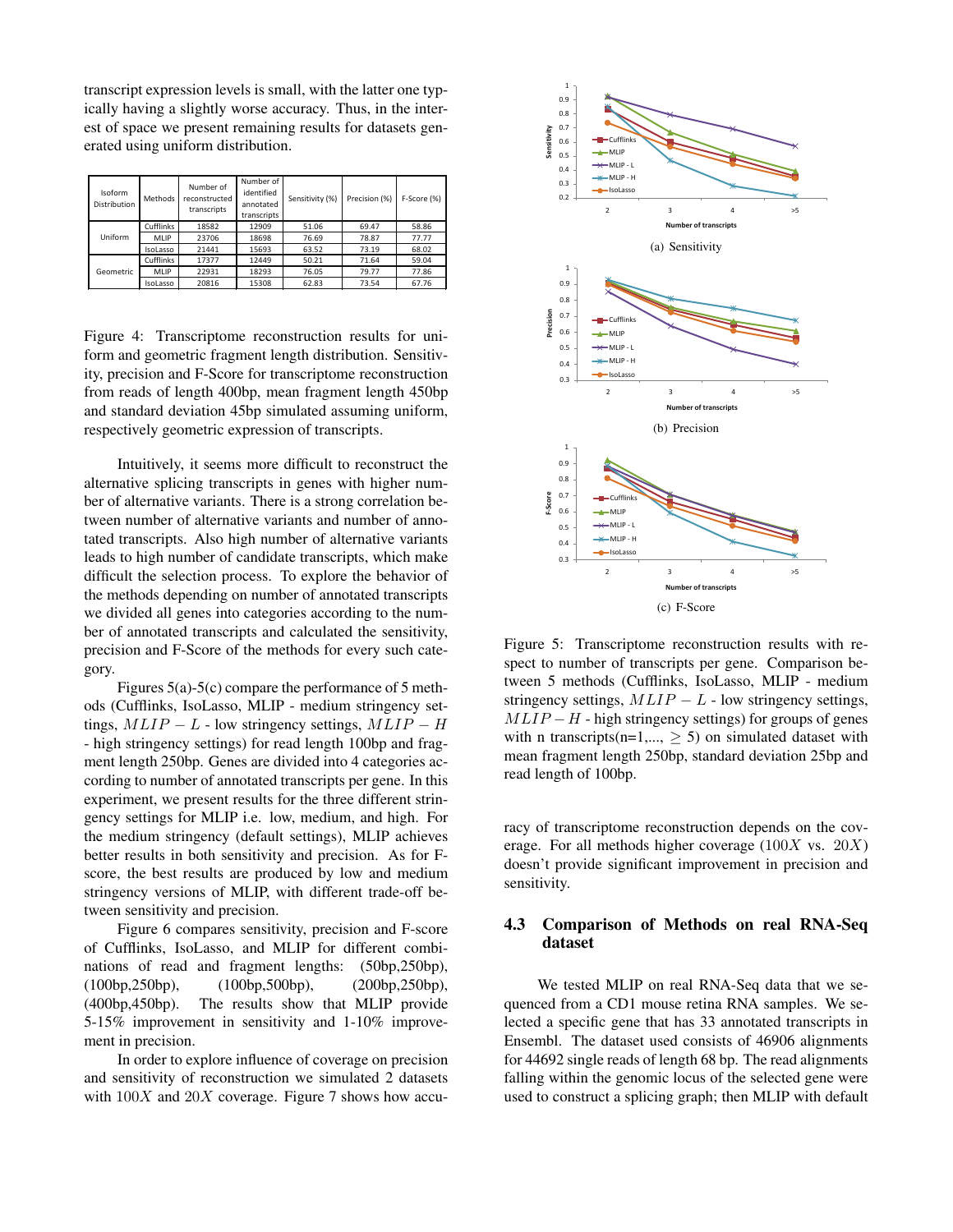| Read<br>Length | Fragment<br>Length | Methods   | Number of<br>reconstructed<br>transcripts | Number of<br>identified<br>annotated<br>transcripts | Sensitivity (%) | Precision (%) | F-Score (%) |
|----------------|--------------------|-----------|-------------------------------------------|-----------------------------------------------------|-----------------|---------------|-------------|
| 50             | 250                | Cufflinks | 18483                                     | 14179                                               | 67.36           | 76.71         | 71.73       |
|                |                    | MLIP      | 20036                                     | 15894                                               | 75.53           | 79.33         | 77.38       |
|                |                    | IsoLasso  | 19422                                     | 15287                                               | 70.66           | 78.71         | 74.47       |
| 100            | 250                | Cufflinks | 17981                                     | 14073                                               | 69.30           | 78.27         | 73.51       |
|                |                    | MLIP      | 19405                                     | 15539                                               | 76.72           | 80.08         | 78.36       |
|                |                    | IsoLasso  | 16864                                     | 12802                                               | 62.60           | 75.91         | 68.62       |
|                | 500                | Cufflinks | 18958                                     | 14757                                               | 67.19           | 77.84         | 72.12       |
|                |                    | MLIP      | 20481                                     | 16326                                               | 74.73           | 79.71         | 77.14       |
|                |                    | IsoLasso  | 17979                                     | 13428                                               | 60.29           | 74.69         | 66.72       |
| 200            | 250                | Cufflinks | 20435                                     | 15637                                               | 66.57           | 76.52         | 71.20       |
|                |                    | MLIP      | 21823                                     | 17265                                               | 74.89           | 79.11         | 76.95       |
|                |                    | IsoLasso  | 19846                                     | 13654                                               | 58.88           | 68.80         | 63.46       |
| 400            | 450                | Cufflinks | 18582                                     | 12909                                               | 51.06           | 69.47         | 58.86       |
|                |                    | MLIP      | 23706                                     | 18698                                               | 76.69           | 78.87         | 77.77       |
|                |                    | IsoLasso  | 21441                                     | 15693                                               | 63.52           | 73.19         | 68.02       |

Figure 6: Transcriptome reconstruction results for various read and fragment lengths. Sensitivity, precision and F-score for different combinations of read and fragment lengths: (50bp,250bp), (100bp,250bp), (100bp,500bp), (200bp,250bp), (400bp,450bp).

settings(medium stringency) was used to select candidate transcripts. MLIP method was able to infer 5 out of 10 transcripts confirmed by qPCR while cufflinks reconstructed 3 out of 10 and IsoLasso 1 out of 10 transcripts.

## 5 Future Work

As a part of our future work, we plan to extend MLIP to support paired-end reads. Also we plan to compute the deviation not only for minimum number of transcripts N reported by IP, but also for  $N + 1$ . This will allow us to address cases when set of transcripts in a gene cannot be explained by a set of minimum transcripts.

# 6 Conclusions

In this paper we propose and implemented MLIP, a novel, intuitive and flexible method for transcriptome reconstruction from single RNA-Seq reads. Our method has the advantage of offering different levels of stringency that would gear the results towards higher precision or higher sensitivity, according to the user preference. Preliminary experimental results on both real and synthetic datasets generated with various sequencing parameters and distribution assumptions show that our MLIP approach is scalable and has increased transcriptome reconstruction accuracy compared to previous approaches.

#### Acknowledgements

This work has been partially supported by Life Technologies Collaborative Research Grant AG110891 on

| Cov. | Read<br>Length | Fragment<br>Length | <b>Methods</b> | Number of<br>reconstructed<br>transcripts | Number of<br>identified<br>annotated<br>transcripts | Sensitivity<br>(% ) | Precision<br>(% ) | F-Score<br>(% ) |
|------|----------------|--------------------|----------------|-------------------------------------------|-----------------------------------------------------|---------------------|-------------------|-----------------|
| 20X  | 100            | 250                | Cufflinks      | 21803                                     | 16519                                               | 66.77               | 75.76             | 70.98           |
|      |                |                    | MLIP           | 23351                                     | 18412                                               | 74.46               | 78.85             | 76.59           |
|      |                |                    | IsoLasso       | 21021                                     | 15209                                               | 60.66               | 72.35             | 65.99           |
|      | 400            | 450                | Cufflinks      | 20958                                     | 16443                                               | 59.78               | 78.46             | 67.86           |
|      |                |                    | MLIP           | 25592                                     | 20069                                               | 75.39               | 78.42             | 76.88           |
|      |                |                    | IsoLasso       | 13241                                     | 9684                                                | 37.32               | 73.14             | 49.42           |
| 100X | 100            | 250                | Cufflinks      | 17981                                     | 14073                                               | 69.30               | 78.27             | 73.51           |
|      |                |                    | <b>MLIP</b>    | 19405                                     | 15539                                               | 76.72               | 80.08             | 78.36           |
|      |                |                    | IsoLasso       | 16864                                     | 12802                                               | 62.60               | 75.91             | 68.62           |
|      | 400            | 450                | Cufflinks      | 18582                                     | 12909                                               | 51.06               | 69.47             | 58.86           |
|      |                |                    | MLIP           | 23706                                     | 18698                                               | 76.69               | 78.87             | 77.77           |
|      |                |                    | IsoLasso       | 21441                                     | 15693                                               | 63.52               | 73.19             | 68.02           |

Figure 7: Transcriptome reconstruction results with respect to different coverages. Sensitivity, precision and F-Score for transcriptome reconstruction from reads of length 100bp and 400bp simulated assuming  $20X$  coverage, respectively  $100X$  coverage per transcript. For read length 100bp fragment length of 250 with 10% standard deviation was used. For read length 400bp fragment length of 450 with 10% standard deviation was used.

"Software for Robust Transcript Discovery and Quantification", NSF award IIS-0916401,NSF award IIS-0916948, Agriculture and Food Research Initiative Competitive Grant no. 201167016-30331 from the USDA National Institute of Food and Agriculture and Second Century Initiative Bioinformatics University Doctoral Fellowship.

# References

- [1] T. R. Mercer, D. J. Gerhardt, M. E. Dinger, J. Crawford, C. Trapnell, J. A. Jeddeloh, J. S. Mattick, and J. L. Rinn, "Targeted RNA sequencing reveals the deep complexity of the human transcriptome." *Nature Biotechnology*, vol. 30, no. 1, pp. 99–104, 2012.
- [2] A. Mortazavi, B. Williams, K. McCue, L. Schaeffer, and B. Wold, "Mapping and quantifying mammalian transcriptomes by RNA-Seq." *Nature methods*, 2008. [Online]. Available: http://dx.doi.org/10.1038/nmeth. 1226
- [3] E. Wang, R. Sandberg, S. Luo, I. Khrebtukova, L. Zhang, C. Mayr, S. Kingsmore, G. Schroth, and C. Burge, "Alternative isoform regulation in human tissue transcriptomes." *Nature*, vol. 456, no. 7221, pp. 470–476, 2008. [Online]. Available: http://dx.doi.org/10.1038/nature07509
- [4] M. Nicolae, S. Mangul, I. Mandoiu, and A. Zelikovsky, "Estimation of alternative splicing isoform frequencies from rna-seq data," *Algorithms for Molecular Biology*, vol. 6:9, 2011. [Online]. Available: http://www.almob.org/content/6/1/9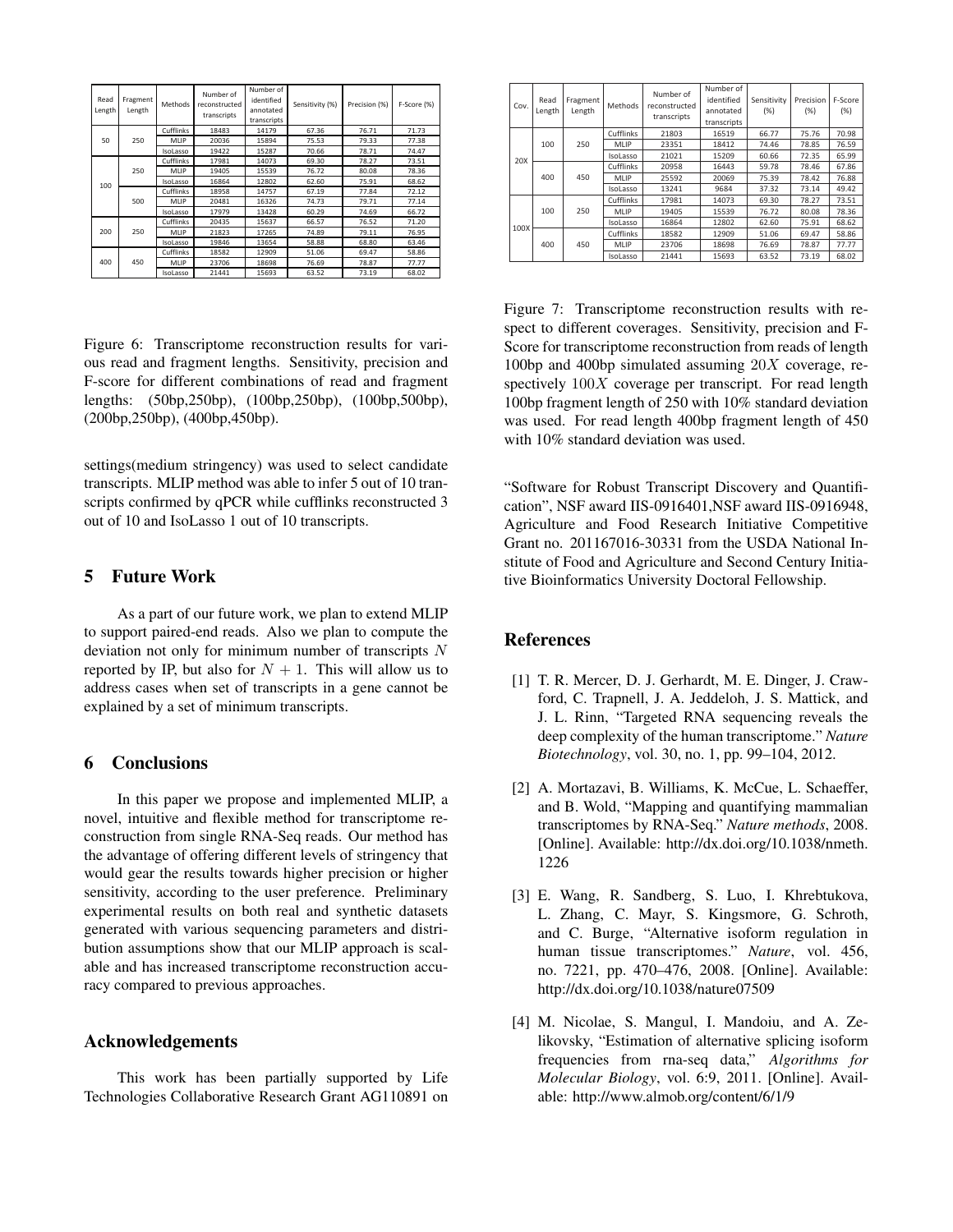- [5] B. Li, V. Ruotti, R. Stewart, J. Thomson, and C. Dewey, "RNA-Seq gene expression estimation with read mapping uncertainty," *Bioinformatics*, vol. 26, no. 4, pp. 493–500, 2010. [Online]. Available: http://dx.doi.org/10.1093/bioinformatics/btp692
- [6] M. Garber, M. G. Grabherr, M. Guttman, and C. Trapnell, "Computational methods for transcriptome annotation and quantification using RNA-seq," *Nature Methods*, vol. 8, no. 6, pp. 469–477, May 2011. [Online]. Available: http://dx.doi.org/10.1038/nmeth.1613
- [7] M. Grabherr, "Full-length transcriptome assembly from rna-seq data without a reference genome." *Nature biotechnology*, vol. 29, no. 7, pp. 644–652, 2011. [Online]. Available: http://dx.doi.org/10.1038/ nbt.1883
- [8] G. Robertson, J. Schein, R. Chiu, R. Corbett, M. Field, S. D. Jackman, K. Mungall, S. Lee, H. M. Okada, J. Q. Qian, and et al., "De novo assembly and analysis of rna-seq data." *Nature Methods*, vol. 7, no. 11, pp. 909–912, 2010. [Online]. Available: http://www.ncbi.nlm.nih.gov/pubmed/20935650
- [9] P. A. Pevzner, "1-Tuple DNA sequencing: computer analysis." *J Biomol Struct Dyn*, vol. 7, no. 1, pp. 63– 73, Aug. 1989.
- [10] A. Roberts, H. Pimentel, C. Trapnell, and L. Pachter, "Identification of novel transcripts in annotated genomes using rna-seq," *Bioinformatics*, 2011. [Online]. Available: http://bioinformatics.oxfordjournals.org/content/ early/2011/06/21/bioinformatics.btr355.abstract
- [11] S. Mangul, A. Caciula, I. Mandoiu, and A. Zelikovsky, "Rna-seq based discovery and reconstruction of unannotated transcripts in partially annotated genomes," in *Bioinformatics and Biomedicine Workshops (BIBMW), 2011 IEEE International Conference on*, nov. 2011, pp. 118 –123.
- [12] J. Feng, W. Li, and T. Jiang, "Inference of isoforms from short sequence reads," in *Proc. RECOMB*, 2010, pp. 138–157.
- [13] C. Trapnell, L. Pachter, and S. Salzberg, "TopHat: discovering splice junctions with RNA-Seq." *Bioinformatics*, vol. 25, no. 9, pp. 1105–1111, 2009. [Online]. Available: http: //dx.doi.org/10.1093/bioinformatics/btp120
- [14] K. F. Au, H. Jiang, L. Lin, Y. Xing, and W. H. Wong, "Detection of splice junctions from paired-end rna-seq data by splicemap," *Nucleic Acids Research*, 2010. [Online]. Available: http://nar.oxfordjournals. org/content/early/2010/04/05/nar.gkq211.abstract
- [15] M. Guttman, M. Garber, J. Levin, J. Donaghey, J. Robinson, X. Adiconis, L. Fan, M. Koziol, A. Gnirke, C. Nusbaum, J. Rinn, E. Lander, and A. Regev, "*Ab initio* reconstruction of cell type–specific transcriptomes in mouse reveals the conserved multi-exonic structure of lincRNAs," *Nature Biotechnology*, vol. 28, no. 5, pp. 503–510, 2010. [Online]. Available: http://dx.doi.org/10.1038/ nbt.1633
- [16] C. Trapnell, B. Williams, G. Pertea, A. Mortazavi, G. Kwan, M. van Baren, S. Salzberg, B. Wold, and L. Pachter, "Transcript assembly and quantification by RNA-Seq reveals unannotated transcripts and isoform switching during cell differentiation." *Nature biotechnology*, vol. 28, no. 5, pp. 511–515, 2010. [Online]. Available: http://dx.doi.org/10.1038/nbt. 1621
- [17] A. Roberts, C. Trapnell, J. Donaghey, J. Rinn, and L. Pachter, "Improving rna-seq expression estimates by correcting for fragment bias," *Genome Biology*, vol. 12, no. 3, p. R22, 2011.
- [18] S. Mangul, A. Caciula, S. Al Seesi, D. Brinza, A. R. Banday, R. Kanadia, I. Mandoiu, and A. Zelikovsky, "An integer programming approach to novel transcript reconstruction from paired-end rna-seq reads," *ACM Conference on Bioinformatics, Computational Biology and Biomedicine*, 2012.
- [19] W. Li, J. Feng, and T. Jiang, "IsoLasso: A LASSO Regression Approach to RNA-Seq Based Transcriptome Assembly," *Journal of Computational Biology*, vol. 18, no. 11, pp. 1693–707, 2011. [Online]. Available: http://online.liebertpub.com/doi/ full/10.1089/cmb.2011.0171
- [20] R. Tibshirani, "Regression shrinkage and selection via the lasso," *Journal of Royal Statistical Society*, vol. 58, pp. 267–288, 1996.
- [21] Y. Y. Lin, P. Dao, F. Hach, M. Bakhshi, F. Mo, A. Lapuk, C. Collins, and S. C. Sahinalp, "Cliiq: Accurate comparative detection and quantification of expressed isoforms in a population," *Proc. 12th Workshop on Algorithms in Bioinformatics*, 2012.
- [22] J. M. Rothberg, W. Hinz, T. M. Rearick, J. Schultz, W. Mileski, M. Davey, J. H. Leamon, K. Johnson, M. J. Milgrew, M. Edwards, and et al., "An integrated semiconductor device enabling non-optical genome sequencing." *Nature*, vol. 475, no. 7356, pp. 348–352, 2011. [Online]. Available: http: //www.nature.com/doifinder/10.1038/nature10242
- [23] S. Pal, R. Gupta, H. Kim, P. Wickramasinghe, V. Baubet, L. C. Showe, N. Dahmane, and R. V.